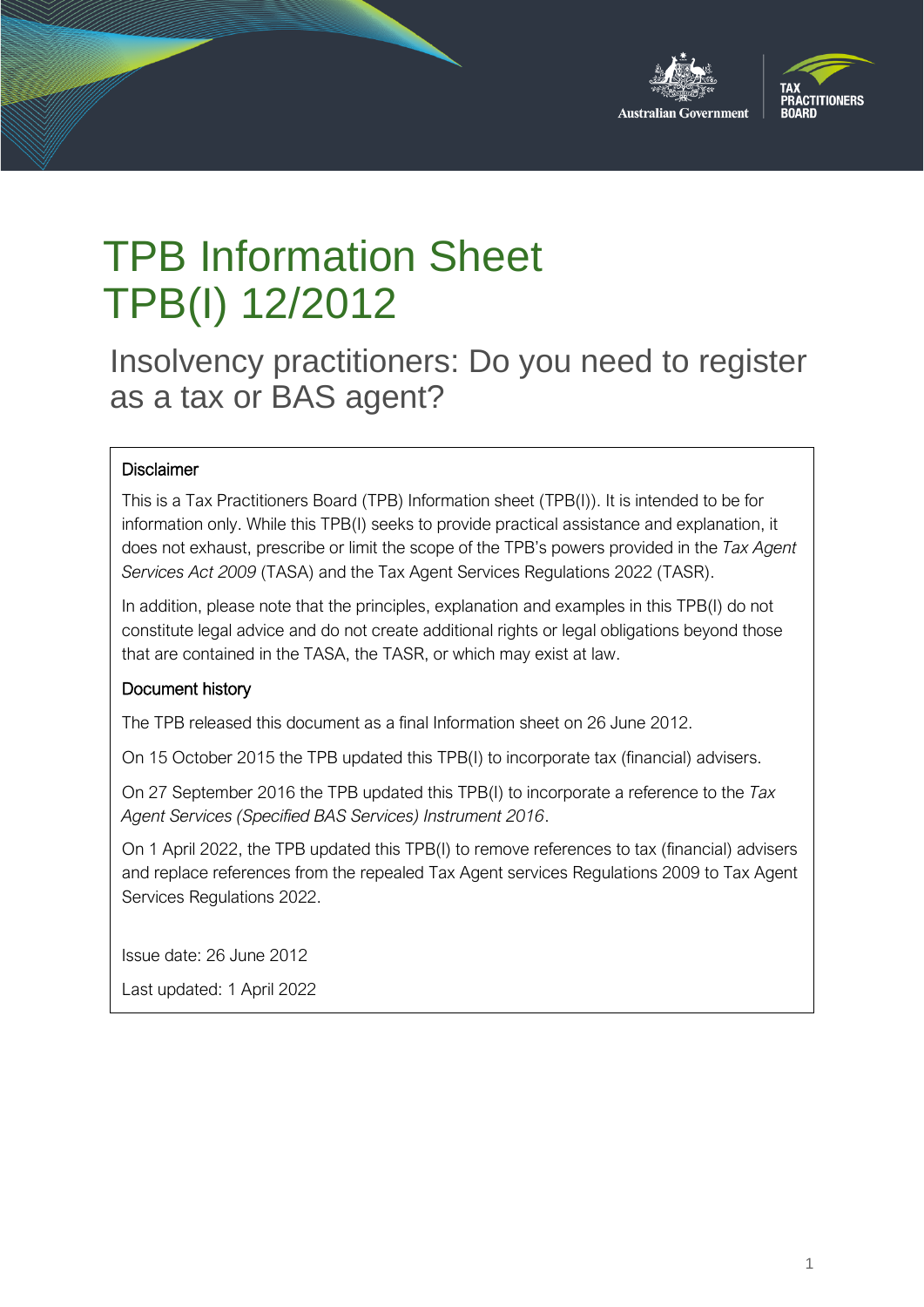# **Introduction**

1. This Information Sheet (TPB(I)) has been prepared by the Tax Practitioners Board (TPB) to assist insolvency practitioners to understand the operation of the tax agent services regime and whether or not they need to register with the TPB.

# **Background**

- 2. The TPB administers a system for the registration of tax agents and BAS agents (known collectively as 'tax practitioners') under the *Tax Agent Services Act 2009* (TASA).
- 3. An entity must be registered as a tax agent if providing a 'tax agent service' for a fee or other reward.<sup>1</sup>
- 4. It is important to note that the fee does not necessarily have to be separately charged to the client. It can form part of a bundle of services offered by the insolvency practitioner to the client.
- 5. There are no separate or specific legislative provisions relating to whether insolvency practitioners need to be registered under the TASA.

## **Tax agent service**

- 6. A 'tax agent service' is any service that relates to:
	- ascertaining liabilities, obligations or entitlements of an entity that arise, or could arise, under a taxation law; or
	- advising an entity about liabilities, obligations or entitlements of the entity or another entity that arise, or could arise, under a taxation law; or
	- representing an entity in their dealings with the Commissioner of Taxation (Commissioner); and

that is provided in circumstances where the entity can reasonably be expected to rely on the service for either or both of the following purposes:

- to satisfy liabilities or obligations that arise, or could arise, under a taxation law;
- to claim entitlements, that arise or could arise under a taxation law.<sup>2</sup>

<sup>&</sup>lt;sup>1</sup> A 'tax agent service' includes a ['BAS service'](https://www.tpb.gov.au/bas-services) and a ['tax \(financial\) advice service'.](https://www.tpb.gov.au/tax-financial-advisers) For further information on what constitutes a tax (financial) advice service, refer to *[TPB\(I\) 20/2014: What is a tax \(financial\) advice service?](https://www.tpb.gov.au/what-tax-financial-advice-service-information-sheet-tpb-i-202014)*

<sup>&</sup>lt;sup>2</sup> A BAS service is similarly defined, however is limited in scope to obligations, liabilities or entitlements that arise, or could arise, in relation to a BAS provision. A BAS service also includes any service which the TPB, by legislative instrument, specifies to be a BAS service - see subsection 90-10(1A) of the *Tax Agent Services Act 2009* and *[Tax Agent Services \(Specified BAS Services\)](https://www.legislation.gov.au/Details/F2016L00967/)  [Instrument 2016](https://www.legislation.gov.au/Details/F2016L00967/)*.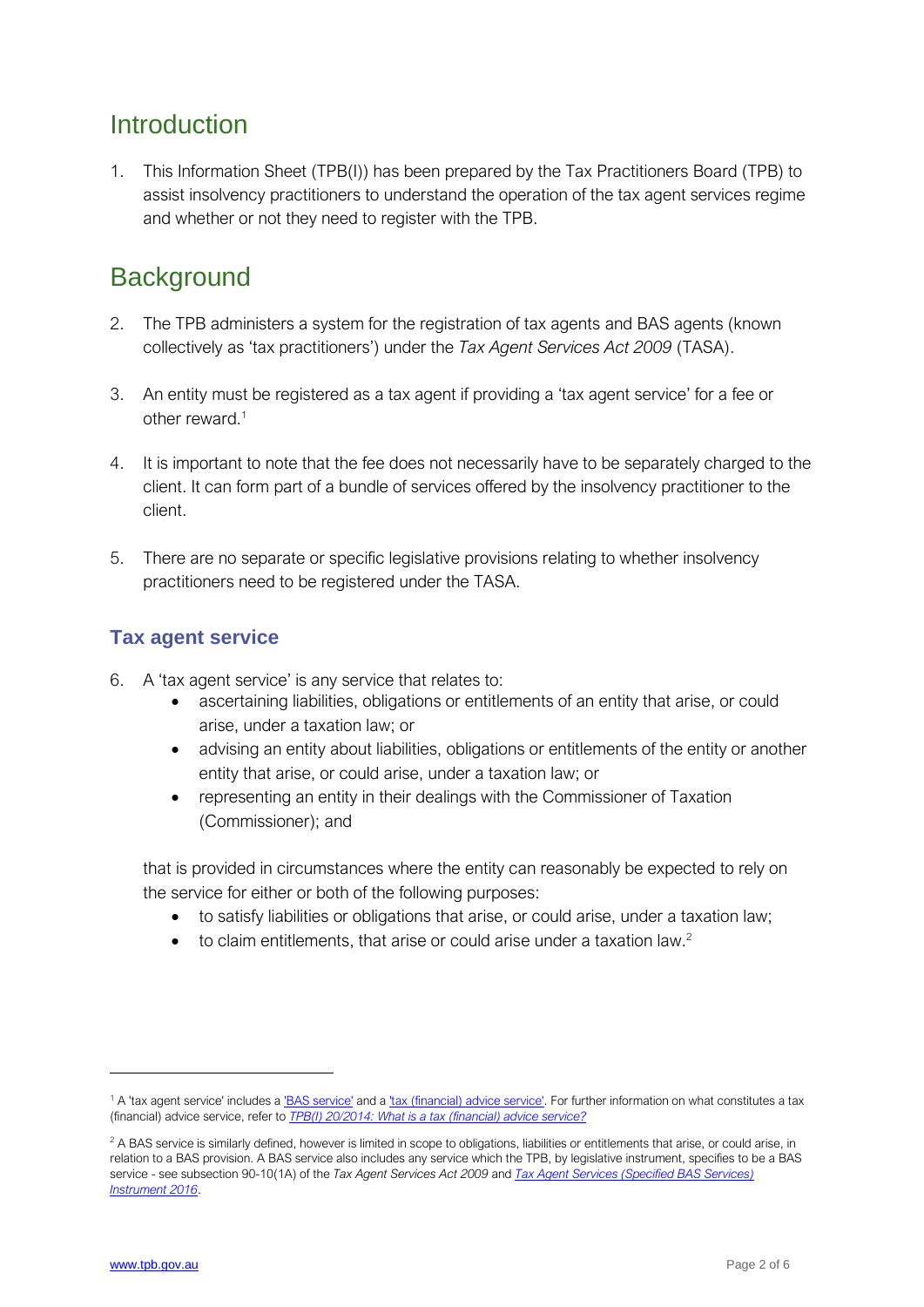- 7. A tax agent service is defined to include, but is not limited to:
	- preparing or lodging a return, notice, statement, application or other document about a taxpayer's liabilities, obligations or entitlements under a taxation law
	- giving a taxpayer advice about a taxation law that the taxpayer can reasonably be expected to rely upon to satisfy their taxation obligations
	- dealing with the Commissioner on behalf of a taxpayer.
- 8. A taxation law includes BAS provisions. As such the definition of tax agent service includes BAS services.
- 9. Any decision about whether advice constitutes a tax agent service requires consideration of all the facts and circumstances to determine if the advice is provided in circumstances where the client can reasonably be expected to rely on that advice for one or both of the purposes outlined in paragraph 6 above.

### **Insolvency practitioners**

- 10. For the purpose of this TPB(I), the term 'insolvency practitioner' will be used to describe a class of professionals who may be appointed to fulfil one or more of the following roles:
	- a person formally appointed to manage a company or its property under the provisions of Chapter 5 of the *Corporations Act 2001* as:
		- o provisional liquidator
		- o liquidator
		- o administrator (including deed administrator and voluntary administrator)
		- o controller (a receiver, or receiver and manager), or
	- trustees in bankruptcy appointed under the *Bankruptcy Act 1966*.
- 11. Insolvency practitioners perform their duties and functions as empowered by legislation. They fundamentally and statutorily are controllers and agents of insolvent entities, with powers over the entity under the legislation.<sup>3</sup>

<sup>3</sup> Refer to section 13 of the *Bankruptcy Act 1966* and the following sections of the *Corporations Act 2001* section 420 (Receivers); section 437A (administrators); section 477 (liquidators).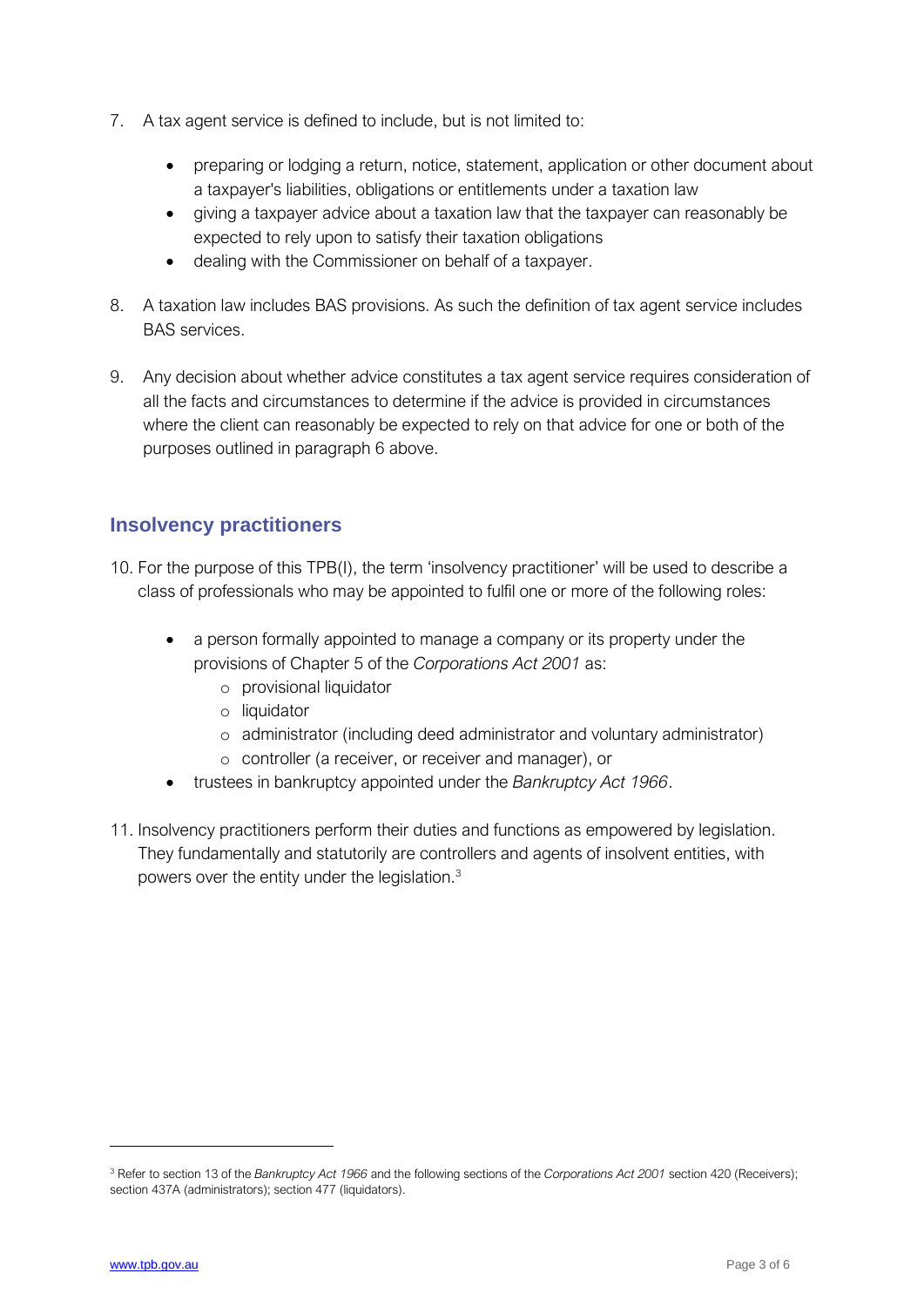12. For example, section 437A section 437A of the *Corporations Act 2001* defines the role of an administrator as follows:

#### *437A Role of administrator*

- *(1) While a company is under administration, the administrator:*
	- *a) has control of the company's business, property and affairs*
	- *b) may carry on that business and manage that property and those affairs*
	- *c) may terminate or dispose of all or part of that business, and may dispose of any of that property*
	- *d) may perform any function, and exercise any power, that the company or any of its officers could perform or exercise if the company were not under administration.*
- *(2) Nothing in subsection (1) limits the generality of anything else in it.*

# Are insolvency practitioners required to register under the TASA?

- 13. Whether an insolvency practitioner is required to register under the TASA, will depend on whether:
	- the insolvency practitioner is providing a tax agent or BAS service, as defined
	- the client can reasonably be expected to rely on that service
	- the insolvency practitioner receives a fee or other reward for their service.
- 14. For the purposes of determining whether an insolvency practitioner needs to register with the TPB, it is convenient to look at whether the insolvency practitioner has been engaged in a pre-appointment or post-appointment role.

## **Post-appointment role**

- 15. Insolvency practitioners perform a wide range of functions under the terms of their appointments. In the course of their appointments, there may be instances where insolvency practitioners perform functions which involve the following:
	- ascertaining of an entity's liabilities, obligations or entitlements under taxation laws
	- advising about liabilities, obligations and entitlements that could arise under a taxation law
	- representing an entity in dealings with the Commissioner.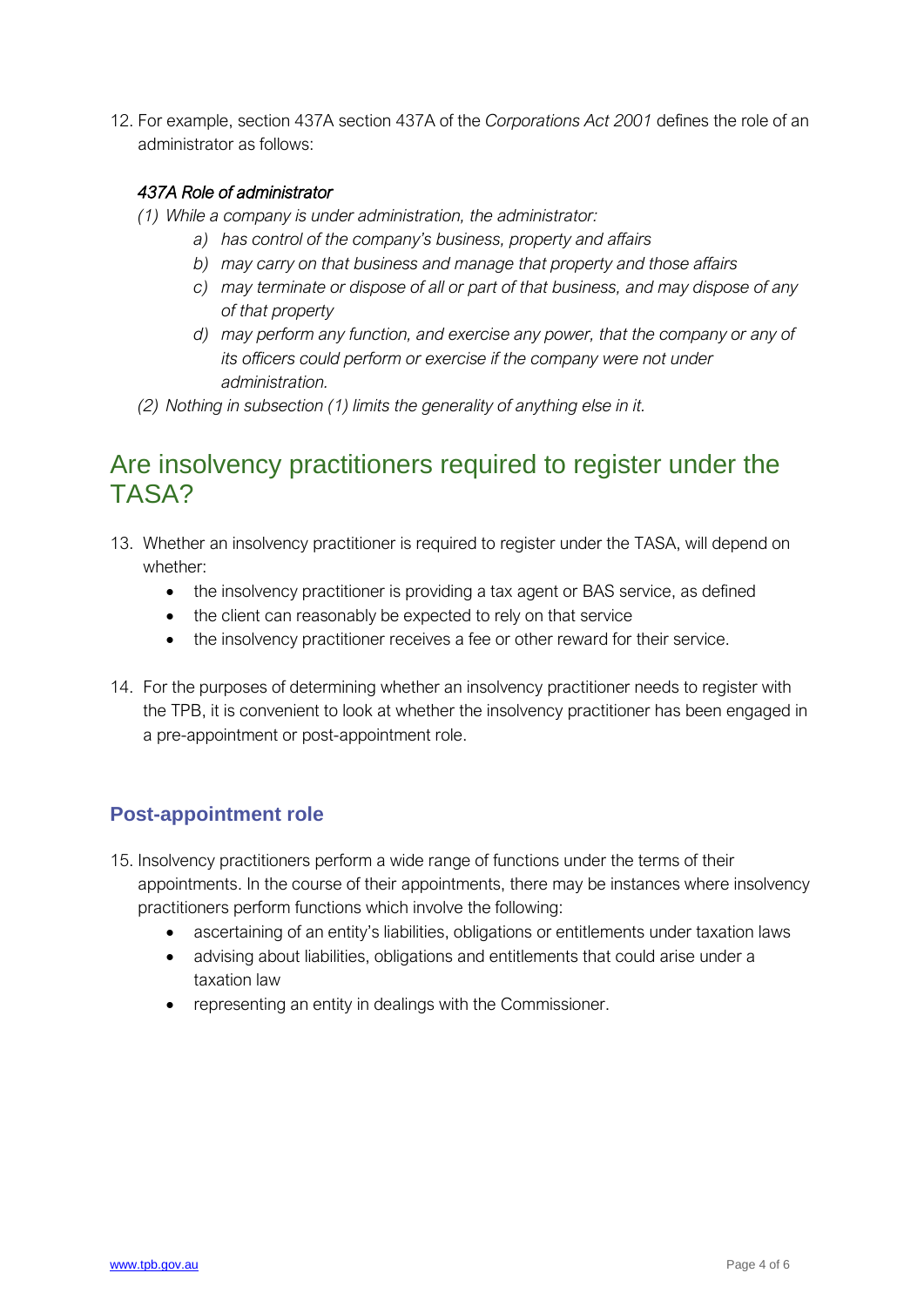- 16. However, these functions are not *services*<sup>4</sup> to the insolvent entity because the insolvent entity has not required or sought them; rather, they are performed in accordance with the duties and responsibilities of the insolvency practitioner under the terms of the relevant legislation.
- 17. Therefore an insolvency practitioner in this position would not generally be regarded as providing a tax agent service as defined. The insolvency practitioner essentially stands in the shoes of the insolvent entity (therefore not considered to be an agent of the insolvent entity) and undertakes any work as the insolvent entity. The situation may be considered analogous to that of a self-preparing entity.

# **Pre-appointment role**

- 18. If an insolvency practitioner provides advice about tax issues before the formal appointment of a person to manage the company, such as a liquidator, and that advice is relied on and a fee is paid to the insolvency practitioner, then that insolvency practitioner must register with the TPB.
- 19. Examples of work that an insolvency practitioner may undertake in a pre-appointment role include:
	- advising on the tax issues and tax debts under review
	- assisting a debtor in negotiations with the ATO, and any other relevant parties
	- advising on director penalty notices.
- 20. In these examples, it is likely that the insolvency practitioners will need to register with the TPB.

## **Use of contractors by insolvency practitioners**

- 21. If the insolvency practitioner managing an entity were to bring in outside consultants such as accountants or bookkeepers to deal with the entity's tax or BAS issues, then those consultants would be providing tax agent or BAS services to the insolvency practitioner and/or to the entity in respect of which the insolvency practitioner is performing his or her functions.
- 22. Where such consultants provide tax agent or BAS services for a fee or other reward and there is reliance on their services to satisfy liabilities or claim entitlements under a taxation law or BAS provision, those consultants would need to be registered under the TASA. For further information, refer to the TPB Information Sheet *[TPB\(I\) 08/2011 Reports or other](https://www.tpb.gov.au/reports-or-other-advice-incorporating-tax-agent-services-provided-third-party-tpb-information-sheet)  [advice incorporating tax agent services provided by a third party](https://www.tpb.gov.au/reports-or-other-advice-incorporating-tax-agent-services-provided-third-party-tpb-information-sheet)*

<sup>4</sup> Refer Macquarie Concise Dictionary definition of "service" (relevantly): the supplying of activities required or demanded, or to the public.